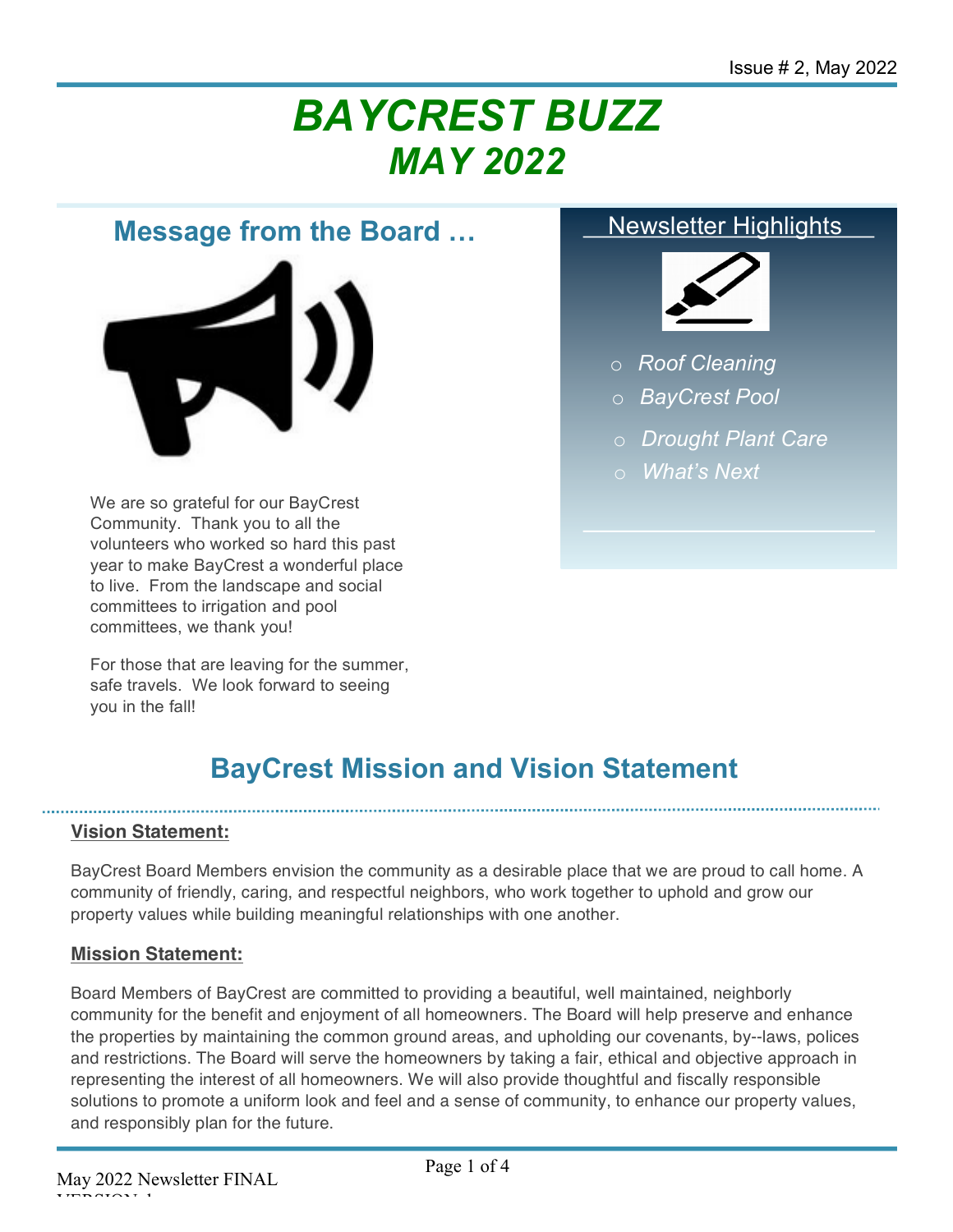First of all, the Board would like to give a huge shoutout to the roof cleaning committee, especially Pat Emerson for all her hard work on the roof cleaning proposal for BayCrest. Her attention to detail is nothing short of amazing.

At the Board meeting, we approved the roof cleaning to be completed by Superior Pressure Cleaning located in Naples. They have been extremely vetted by the roof cleaning committee. The committee and the Board are very confident that this company is the best choice. We are looking to have the cleaning begin in September/October.

A letter was sent to the entire community with details about the following:

# **Roof Cleaning**

- 1. Why did the committee choose Superior?
- 2. How were the homes that need roof cleaning chosen?
- 3. What is the cost to the community and the homeowner?
- 4. What do the homeowners need to do to prepare for roof cleaning?
- 5. Will I receive additional information about the roof cleaning?



*FOR MORE INFORMATION ABOUT THE ROOF CLEANING, PLEASE VISIT THE BAYCREST WEBSITE*

*Baycrestonline.org*



*BayCrest pool is getting a facelift! Look at the new tiles!*

# **Pool Update**

We want to thank the pool committee and the pool surround advisory group for all their hard work, especially over the last couple of months.

They are working hard to ensure that the pool is operational, safe, and beautiful for many years to come.

BayCrest will be replacing all the pool mechanicals as well as resurfacing and replacing pool tiles in the pool and the hot tub. Here is a photo of the new pool tiles! In addition, the pool tile samples will be at the pool area for those in town to view.

For safety reasons, the pool campus (pool, spa, social, weight room and bathroom) will be CLOSED during construction. The Board will be sending out additional information regarding pool closures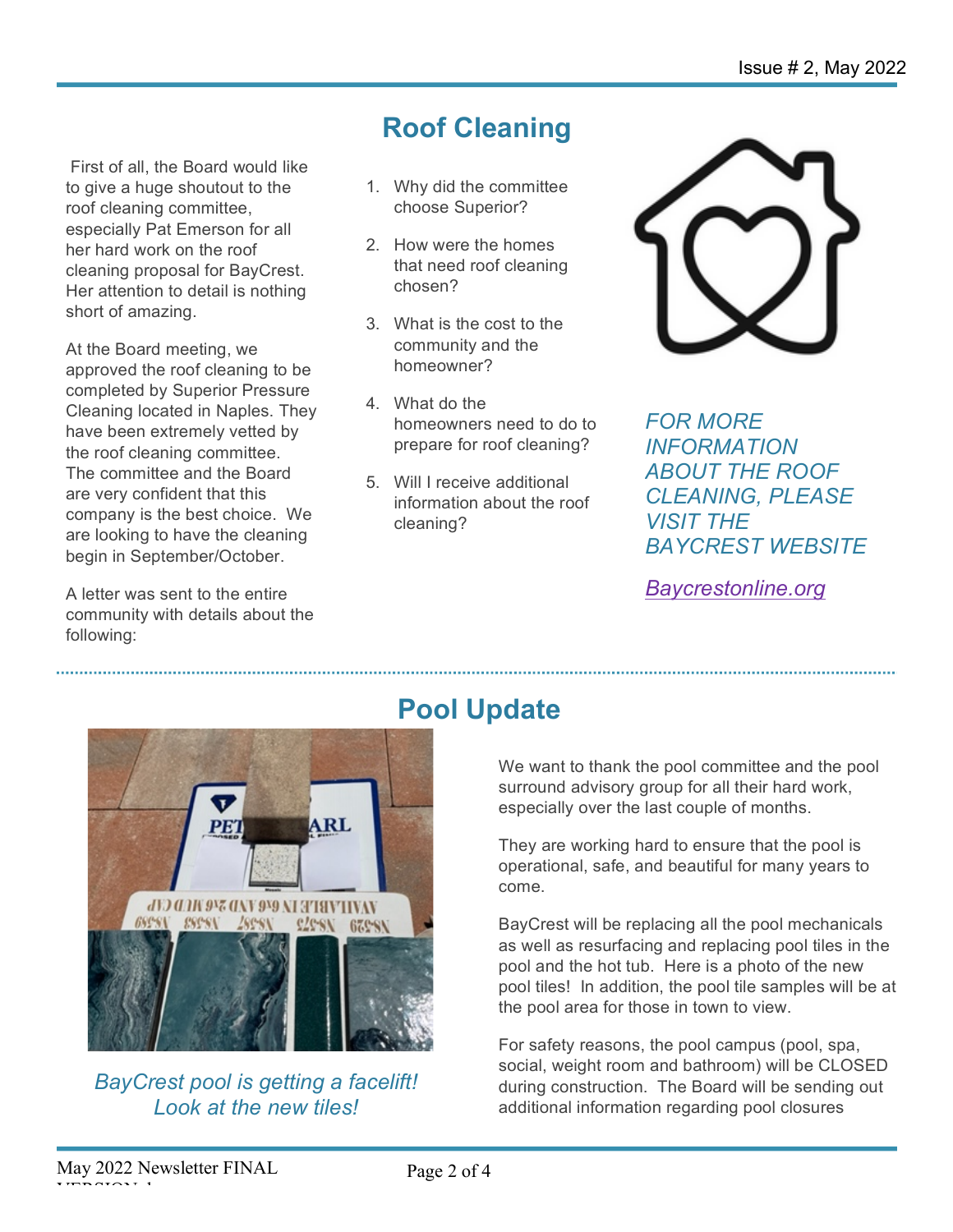# **Drought Plant Care**

We want to thank the BayCrest irrigation committee for helping our community navigate the sod and irrigation challenges this season. We want to especially thank Kevin Hara for his attention to detail and his commitment to working closely with Greenscapes to ensure their continued commitment to our community.

Here are some reminders regarding lawn care during this continued drought:

- 1. Please remember that if you have any service issues with Greenscapes, email them at service@greenscapes.com. Please state your name, address, email address and phone number and clearly state the nature of your request. You can also call 239-643-4471.
- 2. If you would like to see your sprinklers in action or would like to pinpoint things such as clogged heads, plants blocking sprinklers or buried sprinklers, please reach out to Kevin Hara directly at harakm@aol.com to schedule your ONE-TIME service call.
- 3. If you are out of town, you may want to consider having a neighbor or home watch service keep an eye on your plants during this dry season (we did get some rain). It is always helpful to have someone monitoring your irrigation while you are away.